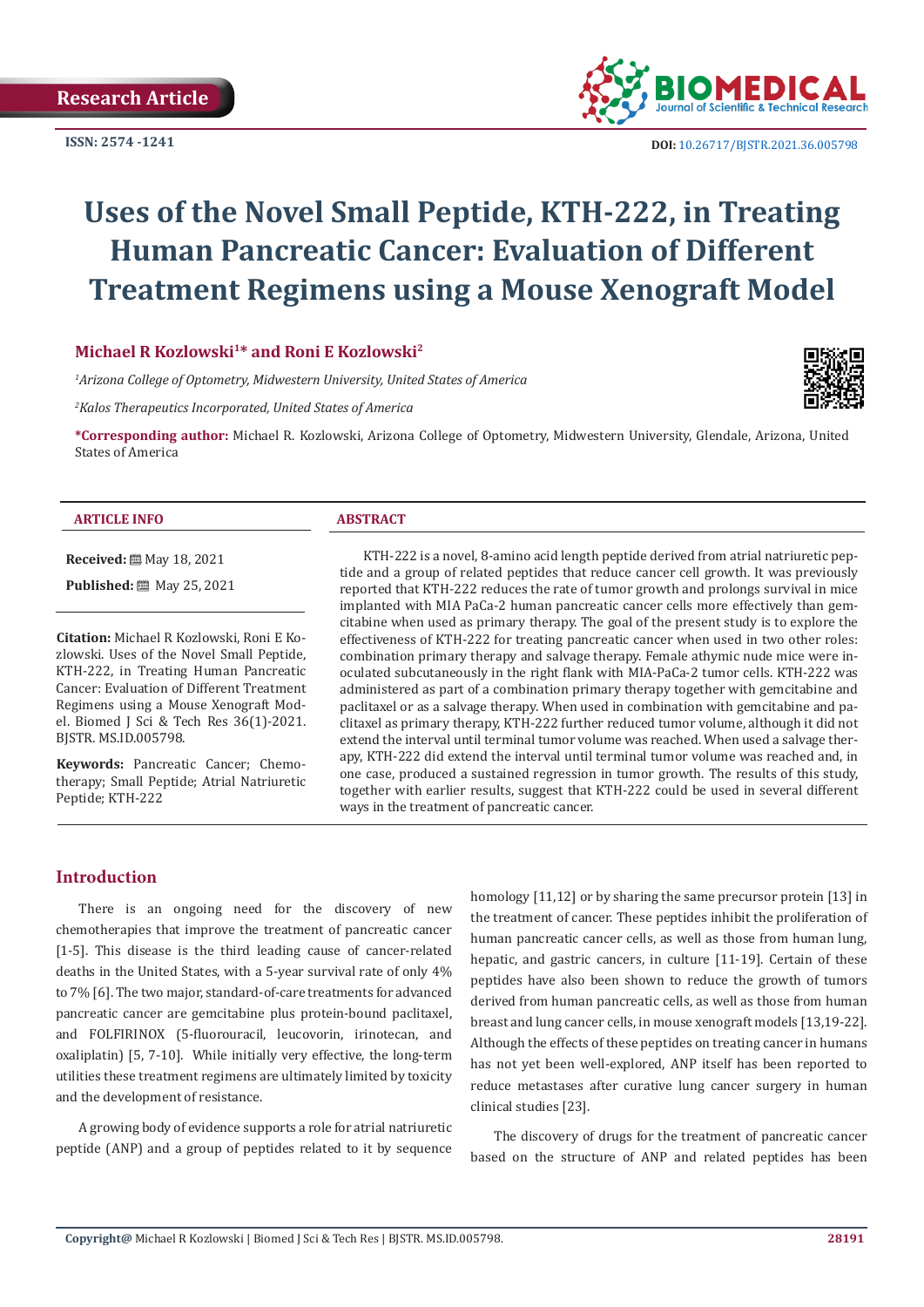difficult since peptides related to ANP through a common precursor, such kaliuretic peptide, long-acting ANP, and vessel dilator peptide, share no obvious sequence homology with ANP or with each other, even though they all inhibit cancer cell growth [13]. More careful analysis, however, reveals that all of the peptides related to ANP that reduce the growth of cancer cells contain a common, 8-amino acid length motif. The version of this motif that was optimized for activity against pancreatic cancer is the peptide, KTH-222 [19].

KTH-222 inhibits the attachment, proliferation, and development of an invasive morphology in cultured human pancreatic tumor cells [19]. The ability of KTH-222 to interfere with tubulin dynamics may be responsible for these effects. Furthermore, in mice xenografted with MIA PaCa-2 human pancreatic cancer cells, KTH-222 reduced the rate of tumor growth and prolonged survival more effectively, and with less evidence of toxicity, than gemcitabine when used was as sole primary therapy [19].

In order to advance KTH-222 into clinical development as a treatment for pancreatic cancer, it is desirable to select the optimal treatment regimen for clinical trials. This report uses a mouse xenograft model system of human pancreatic cancer to evaluate two additional potential treatment regimens for KTH-222: combination primary therapy together with the gemcitabine plus paclitaxel, and salvage therapy following treatment with gemcitabine plus paclitaxel followed by maintenance treatment with sunitinib.

# **Materials and Methods**

#### **Materials**

KTH-222 (NH2-LKGQLRCI-CO2H) was synthesized at > 95% purity by New England Peptides (Gardner, MA). KTH-222 was stored lyophilized at  $4^{\circ}$  C and dissolved in saline just prior to use. Gemcitabine was received as a colorless solution and was stored at  $4^{\circ}$ C until use. Prior to use, Gemcitabine was diluted to the desired concentration in a saline solution. Paclitaxel was also received as a liquid and stored at  $25^{\circ}$  C, until formulated for use in saline, after which it was stored at  $4^{\circ}$  C. Sunitinib was received from Lily and stored as a powder. It was dissolved in saline prior to use. MIA-PaCa-2 human pancreatic adenocarcinoma cells (CRL-1420) were received from the American Type Culture Collection (ATCC; Manassas, VA) and were cultured according to the supplier's instructions.

#### **Xenograft Model System**

The xenograft studies were performed at Translational Drug Development (TD2, Scottsdale, AZ) using their standard protocol, which was approved by the TD2 institutional review board (Approved Study #TD3651). Female athymic nude mice were received at 4 weeks of age and were acclimated for at least 5 days prior to study initiation. The mice were housed in microisolator cages and maintained under specific, pathogen-free conditions.

The mice were fed Toland Global Diet® 2920x irradiated laboratory animal diet, and autoclaved water was freely available. All procedures were carried out under the institutional guidelines of Translational Drug Development Institutional Animal Care and Use Committee, which conform to the Guide for the Care and Use of Laboratory Animals as adopted and promulgated by the U.S. National Institutes of Health (Protocol Number TD3651). Animals were identified using transponders.

The mice were inoculated subcutaneously in the right flank with 0.1 ml of a 50% media / 50% Matrigel® mixture containing a suspension of 5x106 MIA-PaCa-2 tumor cells. At the time of inoculation, the mice were 5-6 weeks old. Tumor bearing animals were monitored and tumors were measured periodically until they reached a size of approximately 125mm<sup>3</sup>. Tumor width and length diameters were measured using a digital caliper. The measured values were digitally recorded using animal study management software, Study Director. Tumor volumes were calculated utilizing the formula: Tumor volume  $(mm^3) = (a \times b2/2)$  where 'b' is the smallest diameter and 'a' is the largest diameter [24]. On the thirteenth day following inoculation, designated Study Day 1, forty mice with tumor sizes of  $129$ - $188$  mm<sup>3</sup> were randomized into three groups of ten plus two groups of five (Table I), each with a mean tumor volume of approximately 160 mm<sup>3</sup>, by random equilibration using Study Director. The drug or vehicle treatments were started on Study Day 1. Tumor volumes and body weights were recorded when the mice were randomized and were measured again twice weekly thereafter. Clinical observations were made daily. Mice in a group were humanely euthanized when the average tumor volume for the group reached or exceeded 1000mm3 . This volume, called the terminal tumor volume (TTV) was determined by experience to occur just before morbidity or mortality occurs in the group. One mouse in Group 5 who demonstrated tumor regression was kept alive after the group reached TTV.

#### **Drug Treatments**

**Combination Primary Therapy:** The dosing regimen for the combination primary therapy evaluation is shown at the in Table I, section A. Gemcitabine (80mg/kg at 10mg/ml, intraperitoneal) and paclitaxel (30mg/kg in 10mg/kg saline, intravenous) were administered together every third day for 4 cycles beginning on Study Day 1 (i.e., on Studies Days 1, 4, 7, 10) (Groups 2 and 3). In Group 3, KTH-222 was administered during and following the administration of the other drugs, 3 times per week (0.5mg/ kg at 10mg/kg, intravenously) beginning on Study Day 1 and continuing until the termination of the group. Group 1 received vehicle treatments of saline alone and were given at the same times and volumes as the drug treatments. The dose of KTH-222 was determined as previously described [19]. The doses for each of the other drugs were selected by TD2 based on their experience in using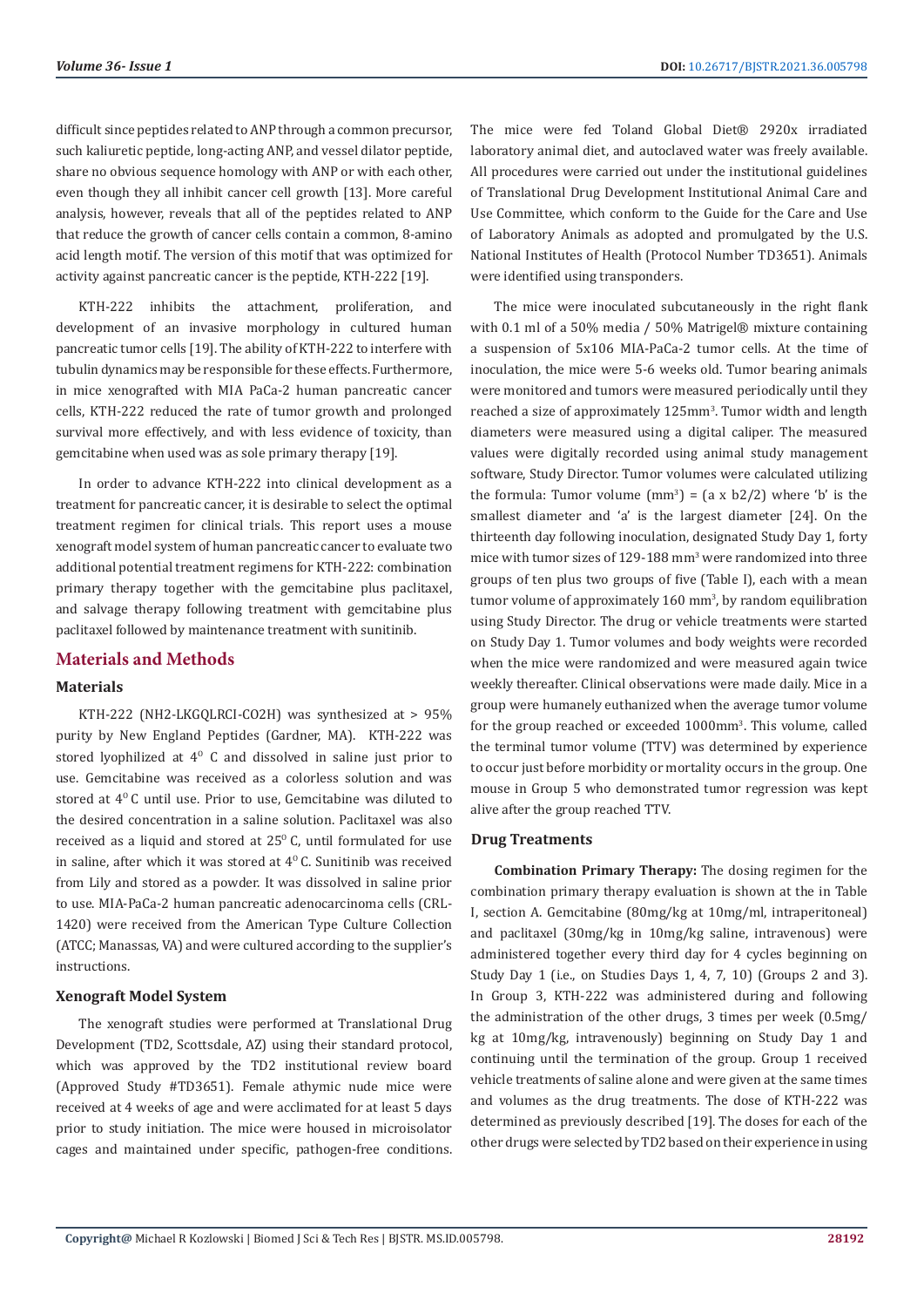these drug combinations in this xenograft model and were chosen to produce the greatest anti-tumor effects without producing druginduced morbidity or mortality.

**Salvage Therapy:** Two groups received the same gemcitabine plus paclitaxel primary therapy as did Group 2, followed by maintenance therapy with sunitinib (40mg/kg at 10mg/kg, orally; Study Days 13-34; Table 1, section B). One of these groups (Group 5) also received KTH-222 treatment (0.5mg/kg at 10mg/kg, intravenously) beginning on study day 41, and continuing every third day until the end of the experiment. The other group (Group 4) received vehicle injections in place of the KHT-222 injections.

**Statistical Comparisons:** Group means were compared by means of a two-way ANOVA using the Bonferroni correction for multiple between-group comparisons (IBM SPSS® Statistics v. 25, IBM, Armonk, NY). Individual means were compared using t-tests.

**Table 1:** Drug treatment regimens by group for combination primary treatments (A; top of table) and salvage treatment regimens (B; bottom of table). "Days" indicate Study Days.

| <b>COMBINATION PRIMARY THERAPY</b><br>A. |    |                                    |                |                |
|------------------------------------------|----|------------------------------------|----------------|----------------|
| Group Number                             | N  | Days 1-12                          | Days 13-End    |                |
|                                          | 10 | Vehicle                            | Vehicle        |                |
|                                          | 10 | Gemcitabine + Paclitaxel           | Vehicle        |                |
|                                          | 10 | Gemcitabine + Paclitaxel + KTH-222 | <b>KTH-222</b> |                |
| <b>SALVAGE THERAPY</b><br><b>B.</b>      |    |                                    |                |                |
| Group Number                             | N  | Days 1-12                          | Days 13-34     | Days 44-End    |
| 4                                        |    | Gemcitabine + Paclitaxel           | Sunitinib      | Vehicle        |
|                                          |    | Gemcitabine + Paclitaxel           | Sunitinib      | <b>KTH-222</b> |

# **Result**

#### **Combination Primary Therapy**

The tumor volumes in both the group treated with gemcitabine plus paclitaxel alone (Group 2) and the group treated with gemcitabine plus paclitaxel and KTH-222 (group 3) were significantly less than those of the group treated with vehicle (Group 1; two-way ANOVA, p < .001 for each drug-treated group compared to vehicle treatment; Figure 1). The tumor volumes in the group treated with gemcitabine plus paclitaxel plus KTH-222 were significantly smaller than those of the group treated with gemcitabine plus paclitaxel alone between Study Day 24 (when the standard deviations of the tumor volumes of the two groups became non-overlapping, Figure 1) and Study Day 44 (when the standard deviations resumed overlapping; two-way ANOVA, p < .05). The vehicle treated group reached its terminal tumor volume (TTV) on Study Day 33. The drug-treated groups both reached TTV on Study Day 57.



**Figure 1:** Combination primary therapy results. The curves show the growth of tumors from MIA PaCa-2 human pancreatic cancer cells xenografted into athymic mice. "Study Day" indicates days since initiation of treatment (see "Methods"). The treatment groups are the same as in Table IA. The administration periods for gemcitabine plus paclitaxel primary therapy (G + P; Group 2) and gemcitabine plus paclitaxel plus KTH-222 (Group 3) are indicated in boxes. Error bars indicated standard errors.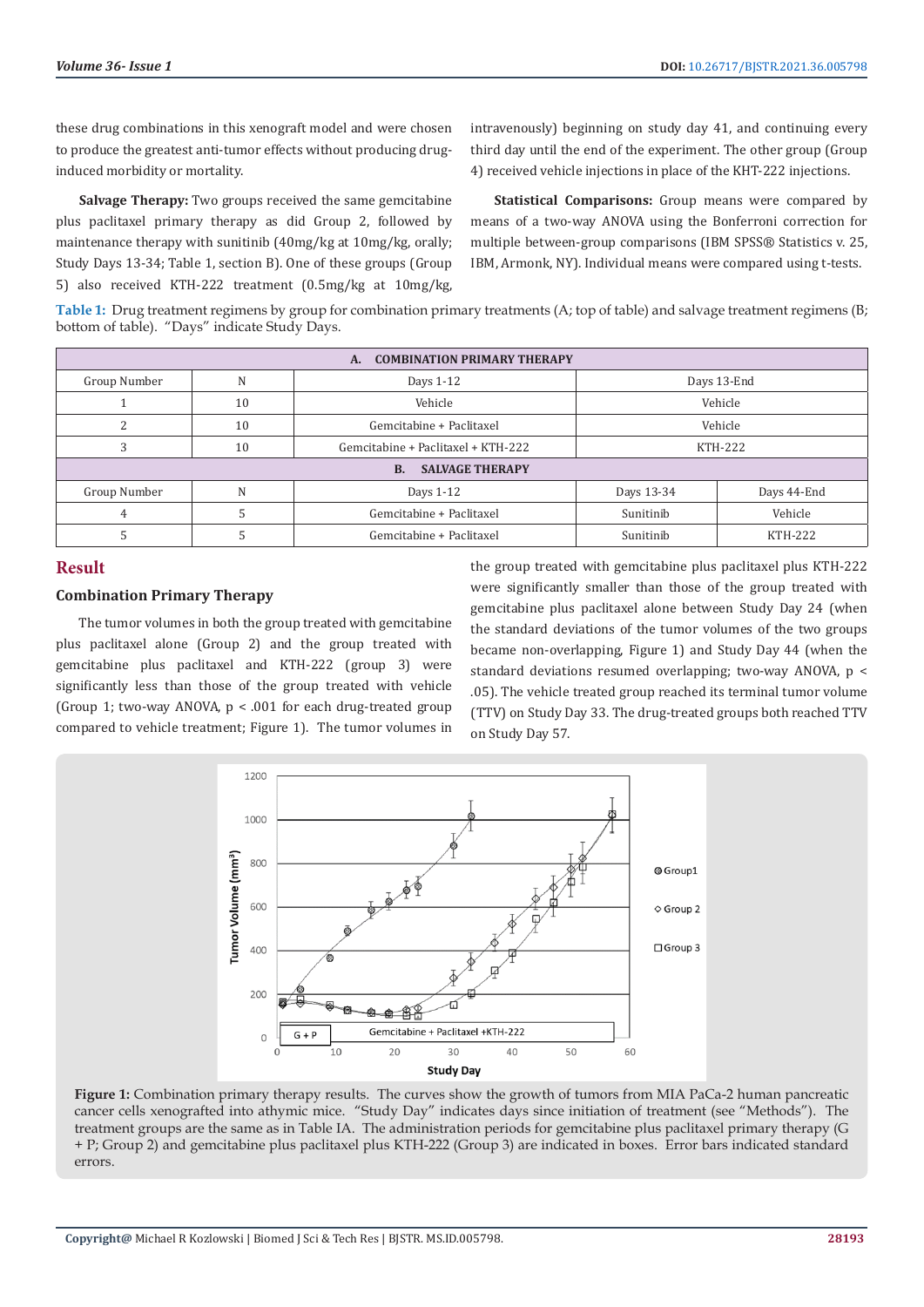#### **Salvage Therapy**

The tumor volumes of animals given gemcitabine plus paclitaxel primary therapy followed by sunitinib maintenance therapy appeared reduced compared to those only treated with the primary therapy (Group 2; Figure 2) but this difference did not achieve statistical significance over the entire course of the experiment (Group 2; two-way ANOVA,  $p = 0.053$ ). The time to TTV in Group 4 was, however, extended one week beyond that of Group 2 (Figure 2). In contrast, the tumor volumes of animals given KTH-222 salvage treatment beginning on study day 41, following the same primary and maintenance therapies (Group 5), were significantly less than those of Group 2 (two-way ANOVA, p < 0.05), and the time to TTV in Group 5 was extended beyond that of Group 2 by two weeks.



**Figure 2:** KTH-222 salvage therapy results. Again, the curves show the growth of tumors and "Study Day" indicates days since initiation of treatment (see "Methods"). The treatment groups are the same as in Table IB. The administration periods for gemcitabine plus paclitaxel primary therapy (G + P; Group 2) sunitinib maintenance therapy (Groups 4 and 5), and KTH-222 salvage therapy (Group 5) are indicated in boxes.



**Figure 3:** KTH-222-induced tumor regression. Labels and values are as in Figure 2. Tumor volumes for the animal in Group 5 with the tumor regression are indicated by squares.

Interestingly, sustained tumor regression was seen in one of the five animals in the group that received KTH-222 salvage therapy (Group 5; Figure 3). The tumor growth rate decreased to approximately 1% between Study Days 44 and 47. The volume of the tumor began to decrease from a maximum of 392mm<sup>3</sup> on Study Day 60 and continued to decline through the rest of the experiment. The study was arbitrarily terminated on Study Day 94 at which time the animal with the regressing tumor was still healthy, and the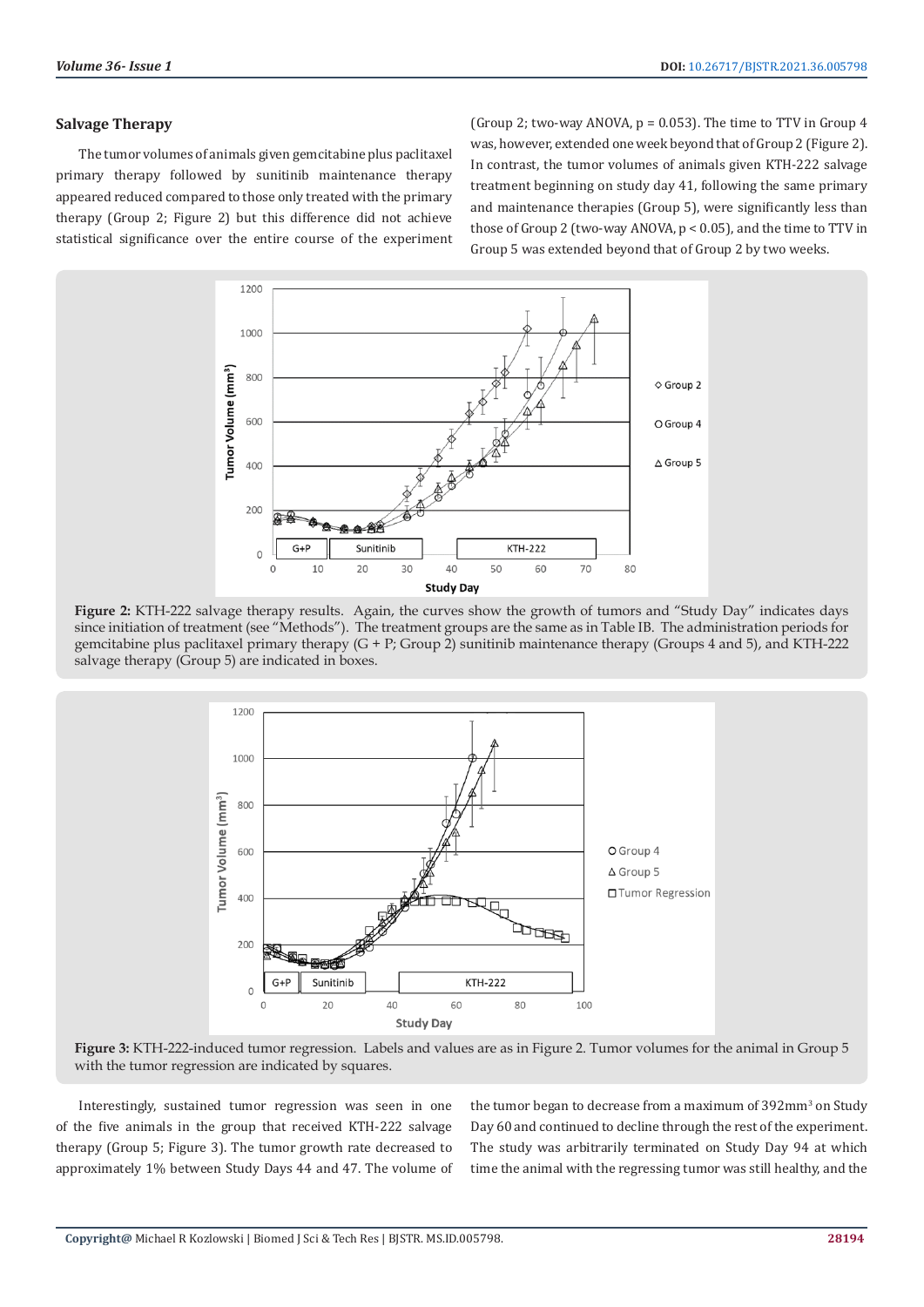tumor volume was continuing to decrease. By the time the study was terminated, the tumor volume in this animal had decreased by 41.1%. No tumor regressions were seen in vehicle treated animals (Group 1). In addition, none of the animals in any of the other drugtreated groups showed tumor regression after Study Day 34 (final day of sunitinib maintenance therapy).

#### **Adverse Effects**

The only adverse effects seen in animals treated with KTH-222 were a mild hunched posture (two animals in Group 3 and one in Group 5) and slight emaciation (1 animal in Group 3). For comparison, one animal of the control group also exhibited slight emaciation and two had hunched postures. No adverse effects were seen in the animals treated with gemcitabine plus paclitaxel alone or with sunitinib since the doses of those drugs had been chosen to avoid toxicities (see "Methods").

## **Discussion**

KTH-222 is a novel peptide composed of 8-amino acids whose sequence is based on a motif found in ANP and a group of related peptides, all of which reduce cancer cell growth [11-17,20, 21,25]. Employing mice xenografted with human pancreatic cancer cells, we previously demonstrated that KHT-222 was more effective than gemcitabine in reducing the growth of tumors when used as the primary therapy [19]. In particular, KTH-222 produced a significantly greater reduction in tumor volume than gemcitabine in more advanced stages of tumor growth. Because KTH-222 displayed little evidence of toxicity in that study, it appeared to be good candidate for use with other anti-cancer agents in roles such as combined primary therapy and salvage therapy [19]. The present report examined the effectiveness of KTH-222 in decreasing the growth of pancreatic cancer cells in these alternative roles using the same mouse xenograft system.

In the combination primary therapy application, KTH-222 increased the effectiveness of gemcitabine plus paclitaxel therapy, a standard of care in pancreatic cancer treatment [5,7-10], in reducing tumor volume between Study Days 24 and 34. The time to TTV, however, was not extended by the addition of KTH-222 to the primary therapy. Time to terminal tumor volume can be considered an indicator of overall survival since, generally speaking, morbidity and lethality begin to occur in members of the group after this value is exceeded. The attenuation of the enhanced reduction in tumor volume by KTH-222 later in treatment period, as indicated by not extending the time to TTV, may occur because KTH-222 has biochemical actions that are somewhat opposed to those of paclitaxel. Paclitaxel promotes the assembly of microtubules and stabilizes them while KTH-222 inhibits microtubule elongation [26]. Over time, these competing actions may reduce the effectiveness of this particular drug combination. This attenuation in effectiveness of KTH-222, therefore, may not be seen in other

treatment combinations that do not include taxanes.

Even if adding KTH-222 to the standard of care treatment regimen of gemcitabine and paclitaxel does not improve overall survival in human patients, as suggested by it not producing an extension of time to TTV, it could still have important clinical utility in human cancer care. For example, by reducing tumor load KTH-222 might also be expected to reduce cancer-related morbidity and, thereby, improve quality of life (QOL) in human patients. Thus, it may have the same benefits as palliative cancer care [27,28]. Palliative care has been shown to not only increase QOL but also extend median survival in human patients, perhaps through a combination of enhancements in both function and mood [27].

To test the use of KTH-222 as salvage therapy, it was given when tumor growth had resumed after gemcitabine plus paclitaxel primary therapy and sunitinib maintenance therapies had been given. Although sunitinib is not routinely used as maintenance therapy in pancreatic cancer, it been shown to be effective in this role [29]. The tumor volumes in animals given KTH-222 salvage therapy were not significantly different than those given vehicle injections during the salvage therapy phase. This may be due to the small group sizes used. Differences between these groups that favored the KTH-222 treatment were, however, discernable. First of all, salvage treatment with KHT-222 following maintenance therapy with sunitinib significantly reduced tumor growth compared to animals who received the same primary treatment but neither the maintenance nor salvage therapies. In contrast, the tumor growth reduction in the group that received the same primary and maintenance therapies but with no salvage therapy did not achieve clinical significance with this group size. This suggests a better outcome with KTH-222 salvage therapy. Furthermore, KTH-222 salvage therapy increased the time to TTV by 14 days compared to the group given only primary therapy, and seven days compared to the group also given maintenance therapy but no KTH-222 salvage therapy.

KTH-222 salvage therapy also produced, in one of the five treated animals, a regression in tumor growth that was sustained through the remainder of the study. Tumor volume plateaued in this animal soon after the beginning of KTH-222 administration and regression was noted 19 days later. This animal was still healthy and in regression when the study was arbitrarily terminated on Study Day 94. Based on the trajectory of the tumor volume curve (Figure 3) this animal might have had a complete regression if the study had been extended. A similar effect was seen in a previous study in which KTH-222 was used as primary therapy [19]. In that study, KTH-222 essentially halted tumor growth (< 1.5% increase in volume per week) in one of the 10 animals treated. This effect was also late-occurring and persisted through the remainder of the study. None of the animals in other groups in either of these studies (n=80) showed persistent tumor regression.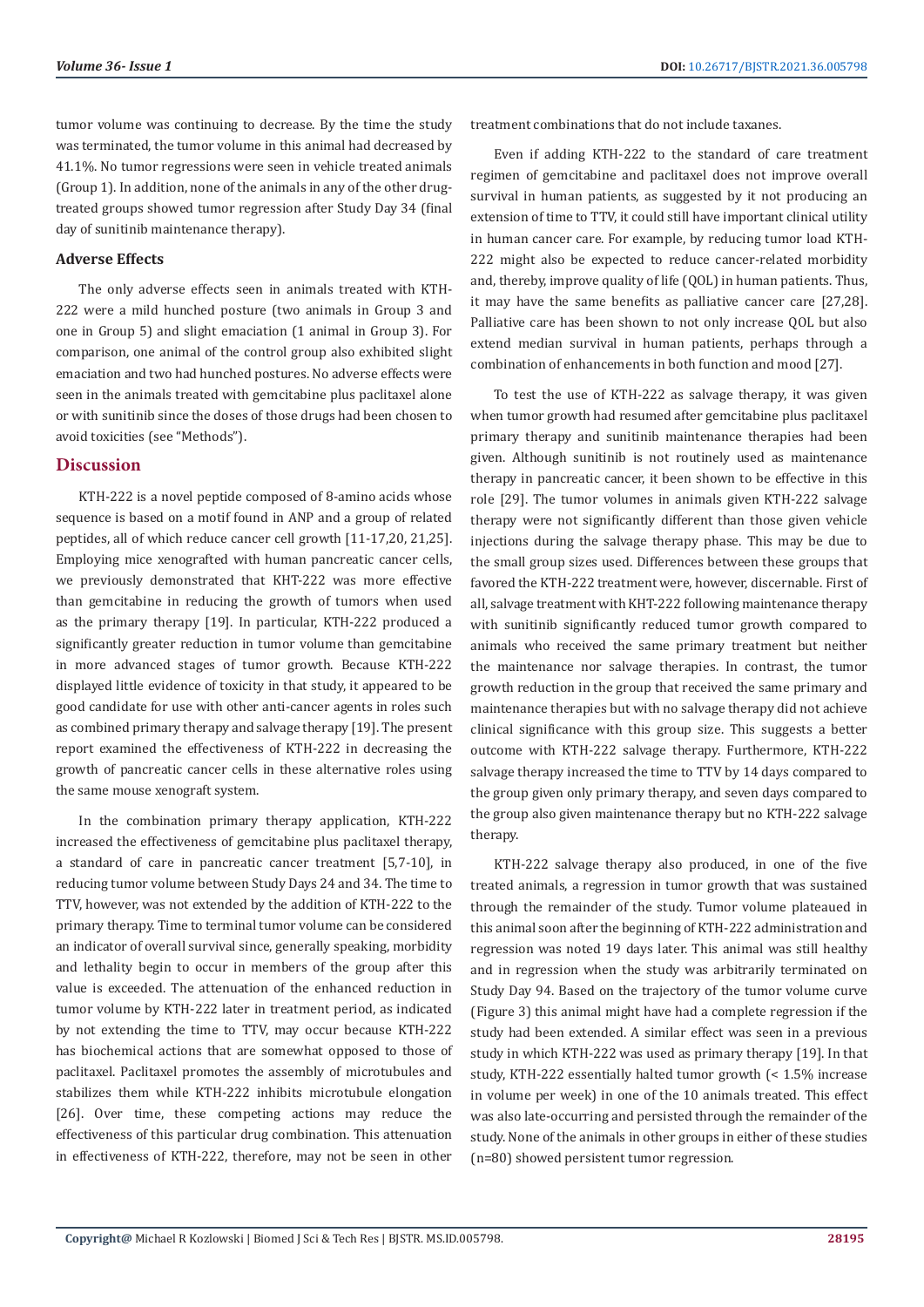The tumor regression that occurred in one of the five animals treated with KTH-222 salvage therapy could have been due to a difference in the cells comprising the tumor of the affected animal. This, however, does not seem likely since all mice were xenografted from the same culture. It also may have been due to some peculiarity in the physiology of the mouse, but this also seems improbable since all mice were of the same strain. Alternatively, in may be that small differences in injection sites placed the xenografted cells in environments which varied in how supportive they were to tumor growth. The ability of the cells to attach and invade would have been compromised by the interference in tubulin dynamics produced by KTH-222 [19], and this may have been sufficient to produce regression in less favorable environments. In addition, if the growth fraction was reduced by an inhospitable environment, the inhibitory effect of KTH-222 on cell division may also have made it impossible for the tumor to expand [19]. Such heterogeneity in growth environments also occurs with human tumors, particularly those resulting from metastases, raising the possibility that KTH-222 treatment could also produce the regression of certain human tumors [30].

Taken together, the results obtained to date suggest that KTH-222 has the potential to be a useful treatment for pancreatic cancer in a variety of roles. In particular, the results from the current study suggest the utility of KTH-222 in combined primary and salvage therapy treatment regimens. Those of a previous study demonstrated the effectiveness of KTH-222 as a sole primary therapy [19]. Further research be necessary to confirm the best use(s) of KTH-222 in the treatment of pancreatic cancer and, thereby, to position the peptide to enter clinical trials.

### **Acknowledgements**

The authors gratefully acknowledge the sponsorship of this research by Kalos Therapeutics Incorporated as well as the many helpful contributions to this research by its president, Mr. George Colberg, and the Kalos Scientific Advisory Board. The authors would also like to recognize the excellent work of Paul Gonzales, Mario Sepulveda, and Anthony Lozano of TD2 in carrying out the xenograft study. Finally, the authors would like to thank Dr. Amy Stein for her consultation on the statistical analyses.

### **Funding**

This research was funded by a sponsored research agreement between Kalos Therapeutics Incorporated and Midwestern University.

# **Institutional Animal Care and Use Committee Statement**

All procedures were carried out under the institutional guidelines of Translational Drug Development Institutional Animal

Care and Use Committee, which conform to the Guide for the Care and Use of Laboratory Animals as adopted and promulgated by the U. S. National Institutes of Health (Protocol Number TD3651).

### **Conflict-of-Interest Statement**

Roni E. Kozlowski is an employee, and Michael R. Kozlowski is a consultant, of Kalos Therapeutics Incorporated.

#### **References**

- 1. [Mukhtar E, Adhami VM, Mukhtar H \(2014\) Targeting microtubules by](https://pubmed.ncbi.nlm.nih.gov/24435445/) [natural agents for cancer therapy. Mol Cancer Ther 13: 275-284.](https://pubmed.ncbi.nlm.nih.gov/24435445/)
- 2. [Orr GA, Verdier-Pinard P, McDaid H, Horwitz SB \(2003\) Mechanisms of](https://pubmed.ncbi.nlm.nih.gov/14576838/) [Taxol resistance related to microtubules. Oncogene 22: 7280-7295.](https://pubmed.ncbi.nlm.nih.gov/14576838/)
- 3. [Zhang Y, Yang SH,Guo XL \(2017\) New insights into Vinca alkaloids](https://pubmed.ncbi.nlm.nih.gov/29035832/) [resistance mechanism and circumvention in lung cancer. Biomed](https://pubmed.ncbi.nlm.nih.gov/29035832/) [Pharmacother 96: 659-666.](https://pubmed.ncbi.nlm.nih.gov/29035832/)
- 4. [Sherrod AM, Brufsky A, Puhalla S \(2011\) A case of late-onset gemcitabine](https://pubmed.ncbi.nlm.nih.gov/21695101/) [lung toxicity. Clin Med Insights Oncol 5: 171-176.](https://pubmed.ncbi.nlm.nih.gov/21695101/)
- 5. [Adel N \(2019\) Current treatment landscape and emerging therapies for](https://pubmed.ncbi.nlm.nih.gov/30681819/) [pancreatic cancer. Am J Manag Care 25: S3-S10.](https://pubmed.ncbi.nlm.nih.gov/30681819/)
- 6. [Yabar CS, Winter JM \(2016\) Pancreatic Cancer: A Review. Gastroenterol](https://pubmed.ncbi.nlm.nih.gov/27546841/) [Clin North Am 45: 429-445.](https://pubmed.ncbi.nlm.nih.gov/27546841/)
- 7. [Varadhachary GR, Wolff RA \(2016\) Current and Evolving Therapies](https://pubmed.ncbi.nlm.nih.gov/27621332/) [for Metastatic Pancreatic Cancer: Are We Stuck with Cytotoxic](https://pubmed.ncbi.nlm.nih.gov/27621332/) [Chemotherapy? Journal of Oncology Practice 12: 797-805.](https://pubmed.ncbi.nlm.nih.gov/27621332/)
- 8. [Wachtel MS, Xu KT, Zhang Y, Chiriva-Internati M, Frezza EE \(2008\)](https://www.ncbi.nlm.nih.gov/pmc/articles/PMC3161658/) [Pancreas cancer survival in the gemcitabine era. Clin Med Oncol 2: 405-](https://www.ncbi.nlm.nih.gov/pmc/articles/PMC3161658/) [413.](https://www.ncbi.nlm.nih.gov/pmc/articles/PMC3161658/)
- 9. [Grossberg AJ, Chu LC, Deig CR, Fishman EK, Hwang WL, et al. \(2020\)](https://jhu.pure.elsevier.com/en/publications/multidisciplinary-standards-of-care-and-recent-progress-in-pancre) [Multidisciplinary standards of care and recent progress in pancreatic](https://jhu.pure.elsevier.com/en/publications/multidisciplinary-standards-of-care-and-recent-progress-in-pancre) [ductal adenocarcinoma. CA Cancer J Clin 70: 375-403.](https://jhu.pure.elsevier.com/en/publications/multidisciplinary-standards-of-care-and-recent-progress-in-pancre)
- 10. [Mohammad AA \(2018\) Advanced pancreatic cancer: The standard of](https://www.ncbi.nlm.nih.gov/pmc/articles/PMC6176548/) [care and new opportunities. Oncol Rev 12: 370.](https://www.ncbi.nlm.nih.gov/pmc/articles/PMC6176548/)
- 11. [Lelievre V, Pineau N, Hu Z, Ioffe Y, Byun JY, et al. \(2001\) Proliferative](https://pubmed.ncbi.nlm.nih.gov/11553633/) [actions of natriuretic peptides on neuroblastoma cells. Involvement of](https://pubmed.ncbi.nlm.nih.gov/11553633/) [guanylyl cyclase and non-guanylyl cyclase pathways. J Biol Chem 276:](https://pubmed.ncbi.nlm.nih.gov/11553633/) [43668-43676.](https://pubmed.ncbi.nlm.nih.gov/11553633/)
- 12. [Rashed HM, Sun H, Patel TB \(1993\) Atrial natriuretic peptide inhibits](https://aasldpubs.onlinelibrary.wiley.com/doi/abs/10.1002/hep.1840170423) [growth of hepatoblastoma \(HEP G2\) cells by means of activation of](https://aasldpubs.onlinelibrary.wiley.com/doi/abs/10.1002/hep.1840170423) [clearance receptors. Hepatology 17: 677-684.](https://aasldpubs.onlinelibrary.wiley.com/doi/abs/10.1002/hep.1840170423)
- 13. [Vesely DL \(2013\) Cardiac hormones for the treatment of cancer. Endocr](https://pubmed.ncbi.nlm.nih.gov/23533248/) [Relat Cancer 20: R113-125.](https://pubmed.ncbi.nlm.nih.gov/23533248/)
- 14. [Ohsaki Y, Yang HK, Le PT, Jensen RT, Johnson BE \(1993\) Human small](https://pubmed.ncbi.nlm.nih.gov/8391389/) [cell lung cancer cell lines express functional atrial natriuretic peptide](https://pubmed.ncbi.nlm.nih.gov/8391389/) [receptors. Cancer Res 53: 3165-3171.](https://pubmed.ncbi.nlm.nih.gov/8391389/)
- 15. [Baldini PM, Lentini A, Mattioli P, Provenzano B, De Vito P, et al. \(2006\)](https://europepmc.org/article/med/17119451) [Decrease of polyamine levels and enhancement of transglutaminase](https://europepmc.org/article/med/17119451) [activity in selective reduction of B16-F10 melanoma cell proliferation](https://europepmc.org/article/med/17119451) [induced by atrial natriuretic peptide. Melanoma Res 16: 501-507.](https://europepmc.org/article/med/17119451)
- 16. [Serafino A, Moroni N, Psaila R, Zonfrillo M, Andreola F, et al. \(2012\) Anti](https://pubmed.ncbi.nlm.nih.gov/22387884/)[proliferative effect of atrial natriuretic peptide on colorectal cancer cells:](https://pubmed.ncbi.nlm.nih.gov/22387884/) [Evidence for an Akt-mediated crosstalk between NHE-1 activity and](https://pubmed.ncbi.nlm.nih.gov/22387884/) [Wnt/beta-catenin signaling. Biochim Biophys Acta 1822: 1004-1018.](https://pubmed.ncbi.nlm.nih.gov/22387884/)
- 17. [Bell EN, Tse MY, Frederiksen LJ, Gardhouse A, Pang SC, et al. \(2007\)](https://pubmed.ncbi.nlm.nih.gov/17222675/) [Atrial natriuretic peptide attenuates hypoxia induced chemoresistance](https://pubmed.ncbi.nlm.nih.gov/17222675/) [in prostate cancer cells. J Urol 177: 751-756.](https://pubmed.ncbi.nlm.nih.gov/17222675/)